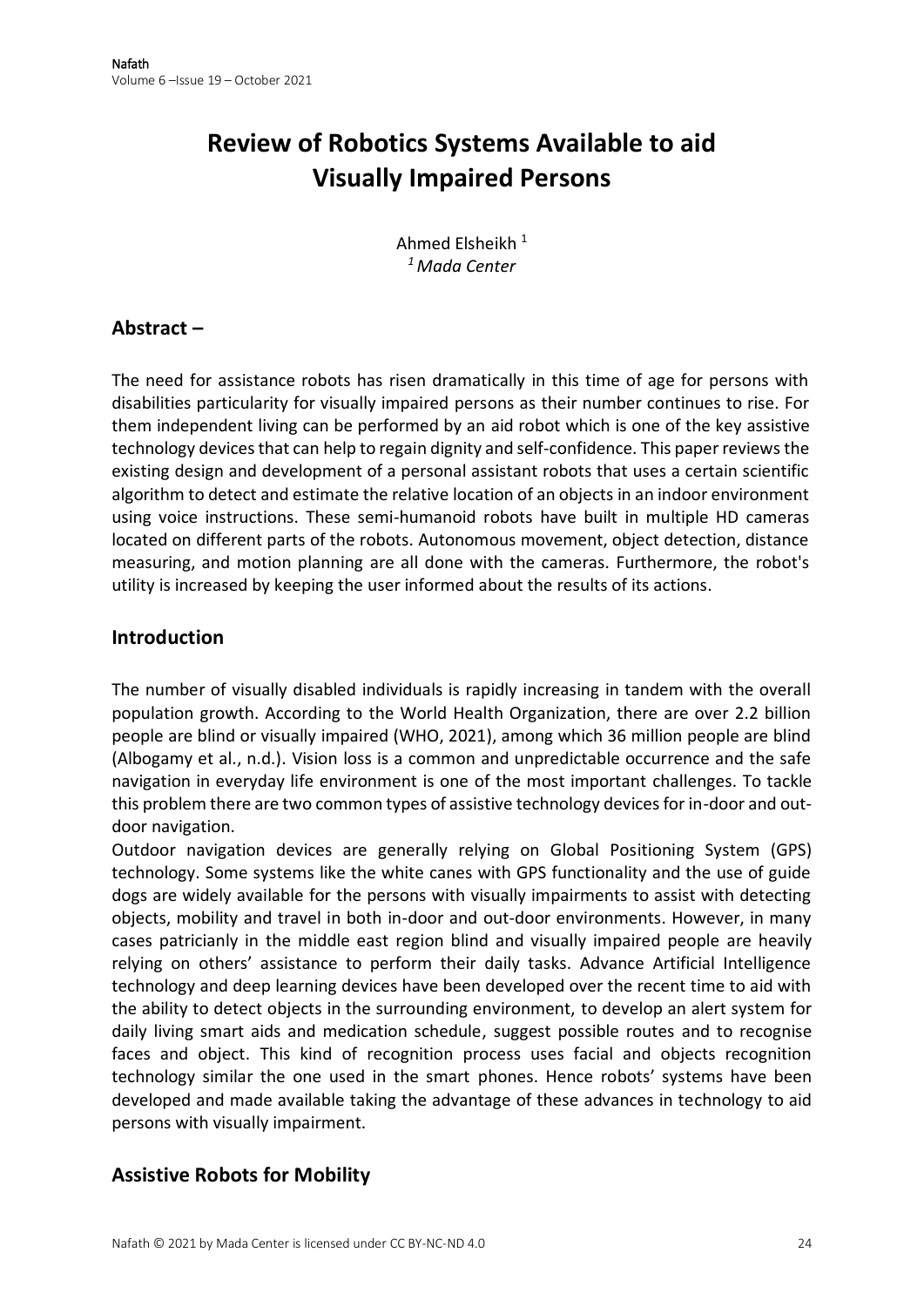For sighted people, GPS-based systems have increasingly become effective for outdoor navigation, however indoor navigation remains an open problem. Sighted people can easily rely on visual cues to get to destinations in large buildings such as shopping malls and airports, but for blind people, indoor navigation is a major challenge (Feng et al., 2015).

Robots developed to help with in-door navigation through voice commands and object recognition using cloud API. These robot devices are geared up with a visual sensor using HD multi cameras, laser range finders, speaker, gives visually impaired humans statistics approximately the surroundings round them. Recorded laser data are analysed the use of the clustering technique, making it feasible to discover obstacles, steps and stairs (Fig 7). By way of the use of the visual sensor, the system is capable of distinguish among gadgets and people. The built-in processors analyse the sensors information and convey records to the visually impaired humans by means of natural language or beep sign.



*Figure 1. A blind lady walks with the robot as sighted guide*

In addition, other types of physical robots are trained with various objects in the indoor environment, it sends voice commands to the robot via Google Assistant to find the objects the user needs. Using voice commands, the physical robot finds the target object and the reference object, and successfully provides the necessary relative position of the object to the user (Fig 8). In general, physical robots act as personal assistants for the visually impaired indoors.



*Figure 2. A typical model of assistant robot system flow to detect object via voice command*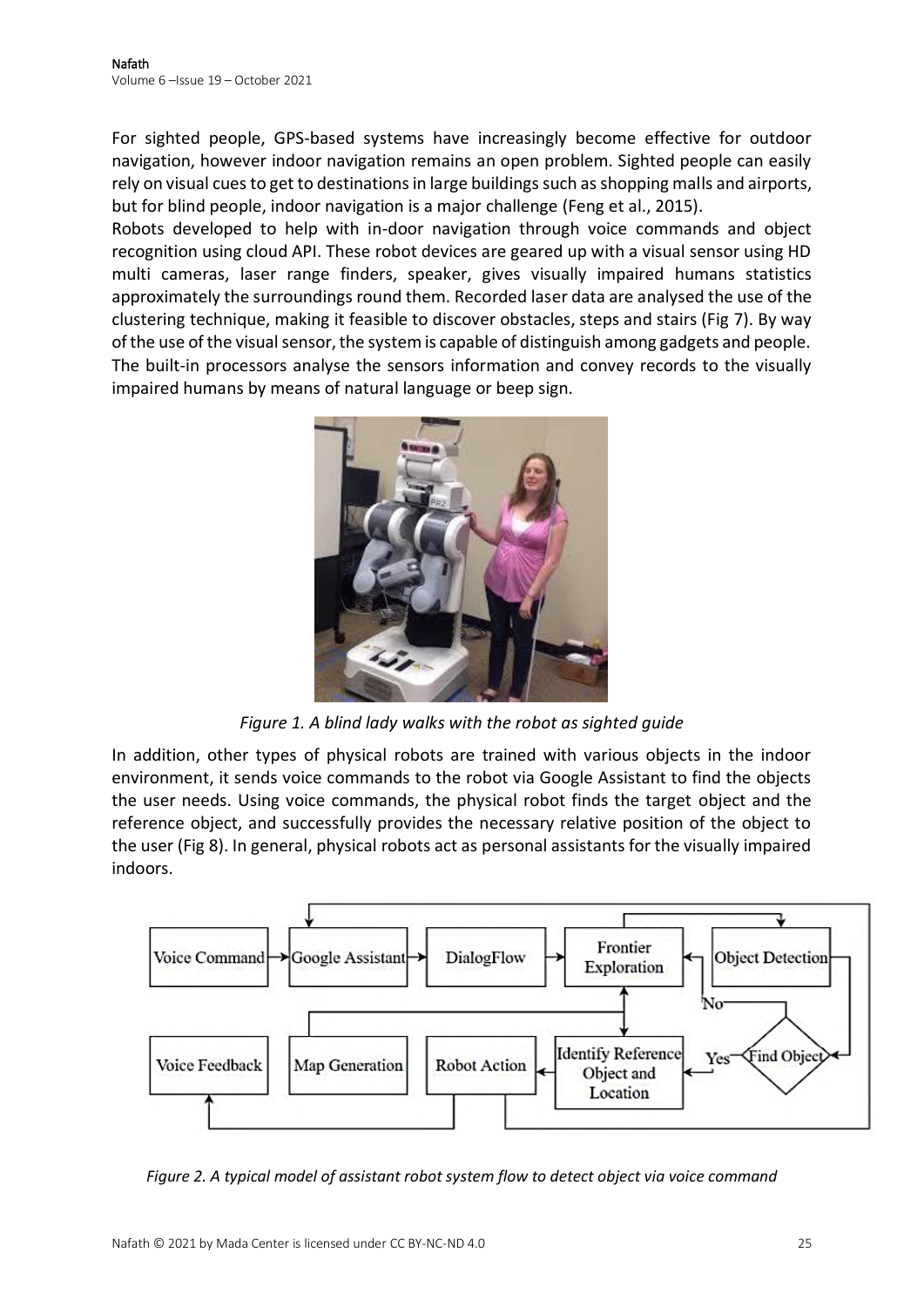### **Autonomous AI Robot**

This robot has been developed by University of California ("Mini Cheetah - ROBOTS: Your Guide to the World of Robotics", 2021) which known as Mini Cheetah. It has four legs and equipped with a laser mapping system, cameras, and sensors to safely guide the visually impaired people out-doors. This autonomous AI robot could safely guide its handler through difficult and narrow streets which has many barriers just like a real guide dog (Fig 9). Mini Cheetah can also plot the shortest route for the visually impaired and blind people, reducing travel time and scanning the path with the fewest obstacles.



*Figure 3. Mini Cheetah AI Autonomous Robot*

### **Guidance Robot**

This robot is in use at the Kanagawa Rehabilitation Hospital, Japan for the purpose of guiding visually impaired and blind patients. Depending on the force with which the person with visually impairment pushes on the robot, it navigates to its target while guiding (Tobita, Sagayama & Ogawa, 2017). In a barrier-free setting, such as hospitals, the robot should securely accompany visually impaired people to their destinations. As a result, the moving mechanism with wheels, localization, path generation, obstacle avoidance, voice announcements, and an input interface that is not dependent on visual sense are all design criteria for the robot (Fig 10)



*Figure 4. Guidance robot for visually impaired and blind patients in Japan*